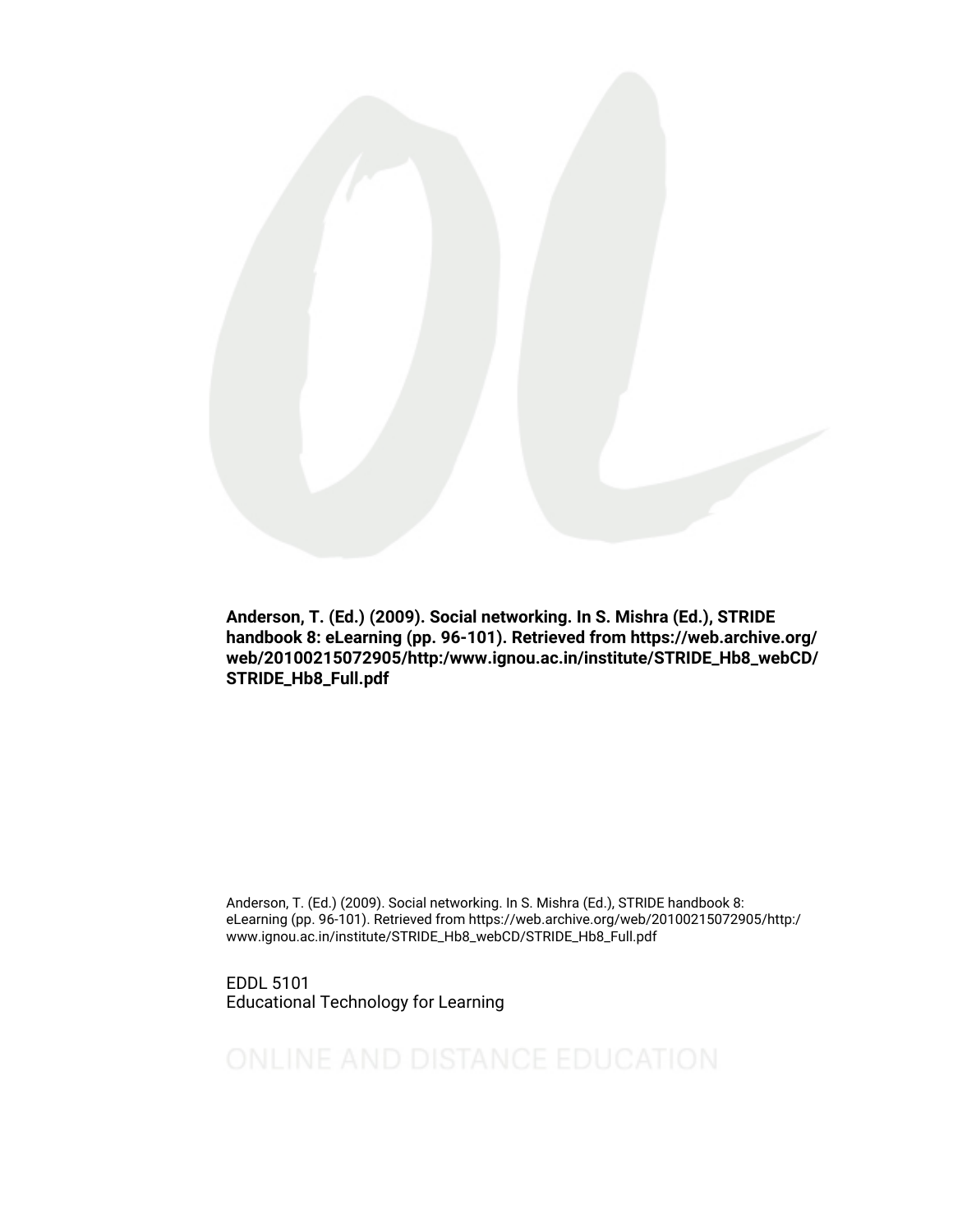# **Social** Networking

# BY TERRY ANDERSON

social networking is a term in common<br>use only since 2003. The term has<br>been defined by many and generally<br>viewed as referring to networked tools that ocial networking is a term in common use only since 2003. The term has been defined by many and generally allow people to meet, interact and share ideas, artifacts and interests with each other. Social networking applications have been phenomenally popular with sites such as Facebook, MySpace, SecondLife and LinkedIn counting their user numbers in the tens of millions. Social networking to date has found applications primarily in the contexts of informal learning and entertainment however there is growing interest in its use in formal education in face-to-face, distance and blended modes. I have refined the definition of social networking and especially that used in distance education as *networked tools that support and encourage learning through face-to-face and online interactions while retaining individual control over time, space, presence, activity and identity* (Anderson, 2006). Key to understanding both the power and the disruptive affordances of social networking is what Dalsgaard (2008) refers to as transparency — making visible and retrievable the activities, ideas, communications, artefacts and interests of others.

Pedagogical rationale for use of social networking in all forms of education has steadily being increasing for over 100 years. This rationale extends from social cognition theories, (Vygotsky, 1978) through social learning (Bandura, 1977) to social constructivism (Bruner, 1986), all of which emerged as driving forces for educational design and development in the 20th Century. In this century, these rationale have been strengthened by developments in connectivism (Siemens, 2005), complexity theory (Horn, 2008), theories of cooperative freedom (Paulsen, 2008) and heutagogy (Hase & Kenyon, 2000). Each of these pedagogies stress the value of social interaction in motivating, modeling, validating, supporting, challenging and providing new perspectives throughout the learning process. These theories also acknowledge the central role of technologies in supporting human communication and in finding, retrieving and distributing information.

There are many different network learning applications. Some are generalised and multi-faceted application systems that combine social networking applications including blogs, wikis, profiles, resource tagging, documents sharing and other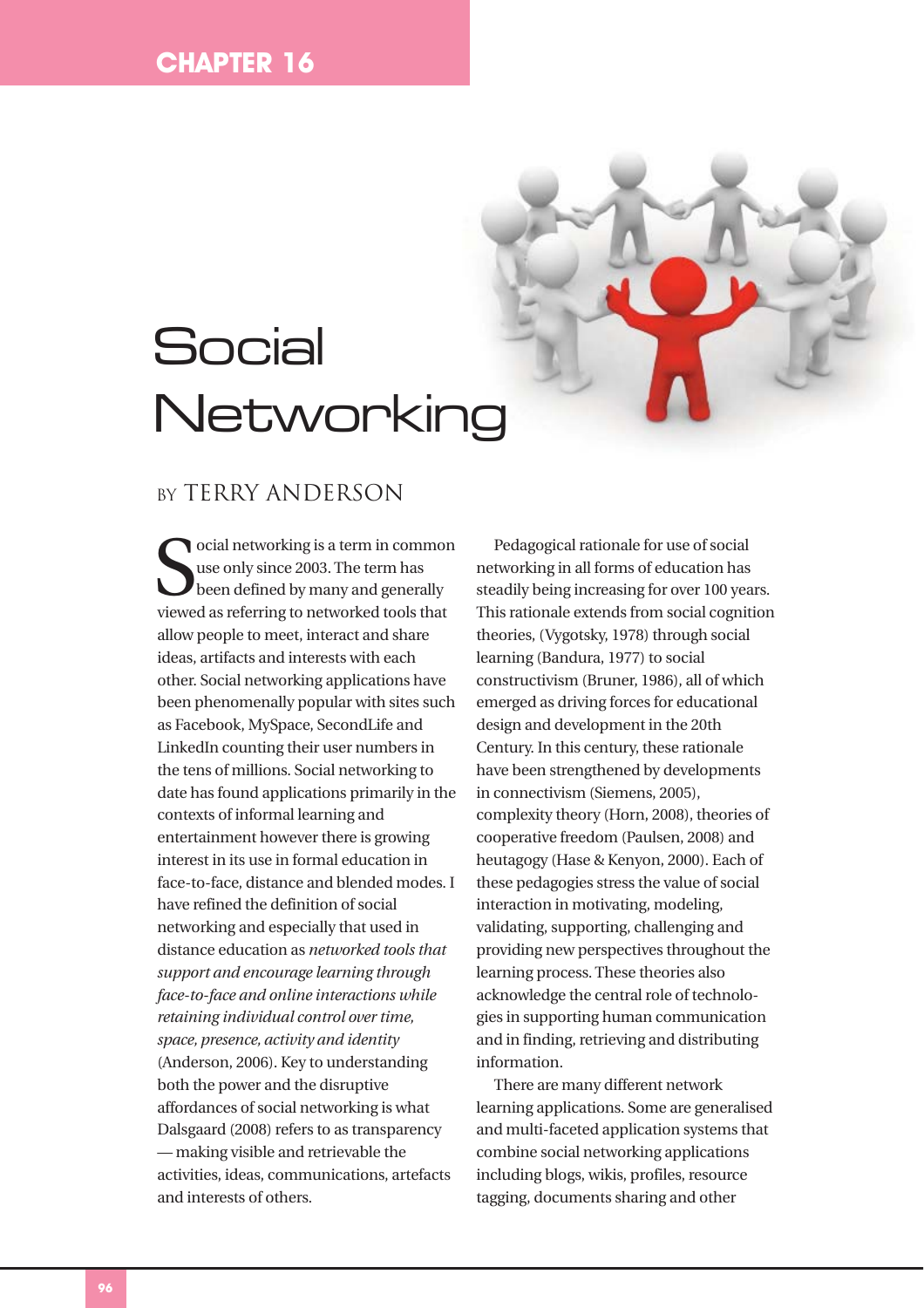services. Conversely, there are specialised social networking applications focusing on particular applications such as language learning, meeting people who live near by or those who share common interest, hobbies or goals, scheduling and many other applications. The web 2.0 aggregation site htpp://gotoweb20.net currently lists over 2,800 applications — most of which could be classified as social networking applications.

For e-learning applications social networking serves three broad functions which I refer to as socialising, sharing and sojourning.

 **Socialising:** Many forms of distance education and their e-learning derivatives have focused on the provision of content to students and provided only limited contact between student and teacher and often no opportunity for student-student

interaction. This lack of social interaction, help seeking and provision, and lack of general interpersonal communication and support opportunities has been associated with lack of social integration and resulting higher levels of attrition in both distance education and e-learning (Kember, 1995; Rovai, 2003; Tinto, 1987; Woodley, 2004). Of particular concern in modern elearning is the inability of institutions to provide contact information to fellow students owing to restrictions on release of private student information to other students. Thus, it can easily happen that students enrolled in the same course, living in the same apartment building, have no opportunity to connect with each other for mutual support, engaging in 'study buddy' or study group type interaction, engage in cooperative or collaborative work or to build social

**For e-learning applications social networking serves three broad functions which I refer to as socialising, sharing and sojourning**

networks and social capital with other students. Social networking first allows learners to find each other by browsing the profiles of other learners. Profile systems encourage learners to share their interests, aspirations, locations, hobbies, past course completions, photographs and other personal information. Typically systems provide hot links that provide easy electronic access to other students who share these interests or characteristics. However, it is critical that students have control over the release of this personal information (Anderson,

> 2009). Some social networking applications require wide distribution across the entire Internet to be effective, whereas some information can be effectively shared in restricted subsets such as registered students at an institute, those in a particular class, programme or club or even particular 'friends' of that

student. There is no single best permission setting, rather students need to be able to set, and change as necessary, the extent of the distribution of personal information and content they create.

 **Sharing:** One of the most common informal and formal learning applications of network software is the capacity to store, organise and annotate network resources. These include favourite web sites, photographs, music, travel recommendations, references, books and many other electronic resources that people want to be able to quickly retrieve, annotate and share with others. If these resources are stored in accessible networked locations and tagged or identified by the user, they can be combined with other people's resources to create aggregated collections. These collections allow users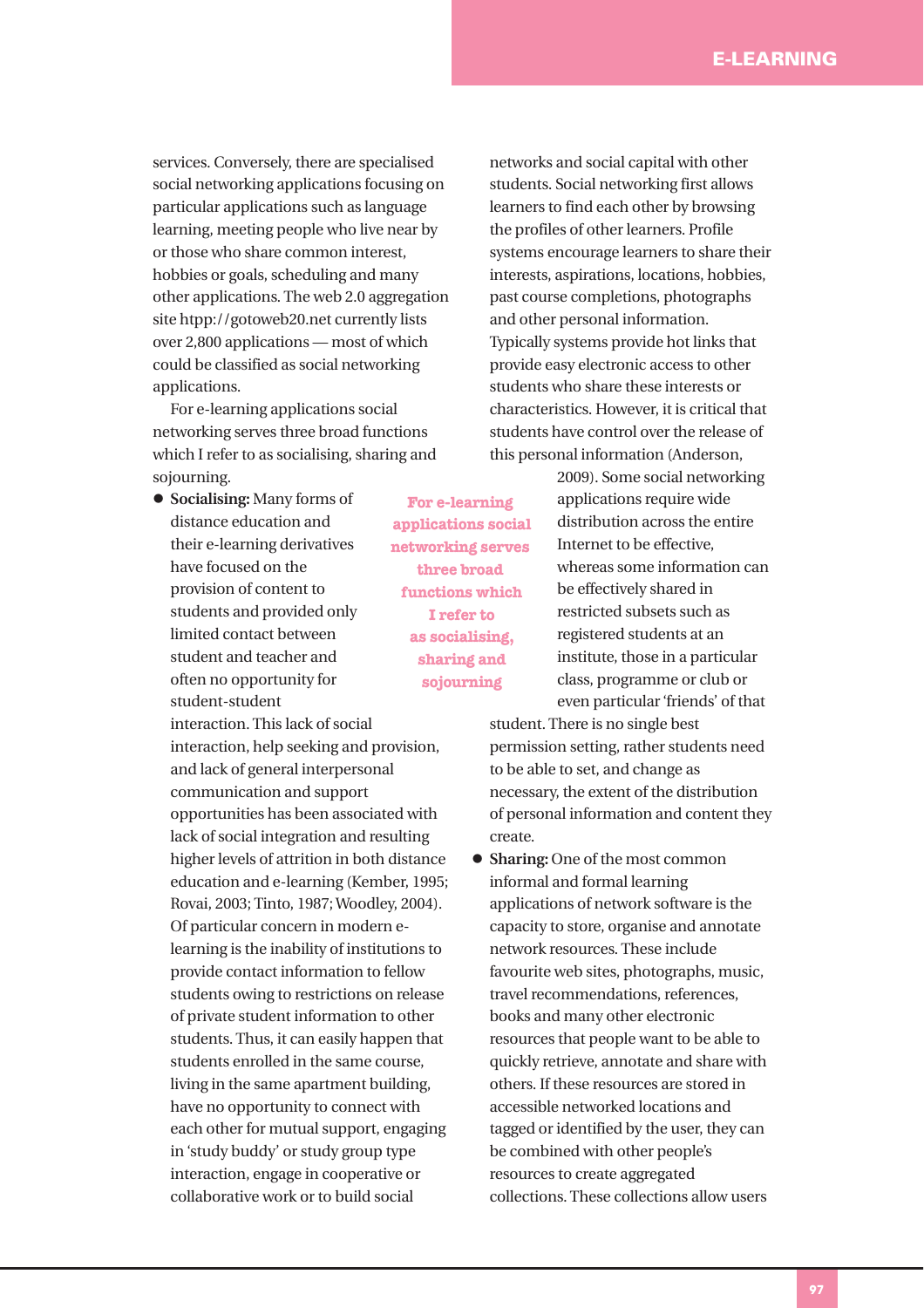to discover what others have found, to rate and comment on these resources and generally add value to the individual collection by collective aggregation (Dron & Anderson, 2007). These shareable resources need not be restricted to those created by others. Rather resources created by students and teachers such as learning diaries (blogs), student created learning resources (portals, wiki contributions, original music, multi-media art, reports and essays) can also be shared. These collections need not be bound to particular courses, cohorts or even institutions. Rather they can be used to create permanent, yet continuously growing and evergreen resources as they

are used and augmented by multiple groups of learners and educators.

 **Sojourning:** I refer to the final "s" function of social networking in e-learning as sojourning. To sojourn means to travel or work with others. There is ample evidence from both class room delivery and distance education at all levels of formal education that

collaborative and cooperative learning increases learning effectiveness, motivation, persistence and develops interpersonal and communications skill collaborative (Fisher, Phelps & Ellis, 2000; Gokhale, 1995; Johnson & Johnson, 1994; Kaplan-Leiserson, 2003; Kaye, 1991; Kreijns, Kirschner & Jochems, 2002; Shindler, 2004; Springer, Stanne & Donovan, 1999; Stacey, 1999). However, providing collaborative learning opportunities for distance education students has, until the development of networking software, always been inconvenient, restrictive and often expensive (Paulsen, 2008). Social

software allows groups of students to efficiently schedule their activities, meet online via text chat, audio, video or immersion technologies and to engage collaboratively in a variety of brainstorming, mind mapping, group games, simulations, project management, and other types of organisational, administrative and learning activities.

## **Challenges of utilising social networking in e-learning**

Like all technologies, the use of social networking presents both opportunities and challenges to educators and learners. Of course, social networking requires easy access to the Internet and some applications (notably immersion

> technologies such as SecondLife) require high speed connections and relatively advanced computer hardware. In addition, some educational institutions and workplaces actively discourage or block access to social networking sites in mistaken attempts to constrain learner exploration and use of these potentially distracting tools. Secondly, social networking is new and

novel and can challenge students' and teachers' network and computer efficacy, and their capacity to easily adapt to new learning tools and contexts. Thirdly, social networking is a very disruptive technology (Christensen, 1997; Christensen, Horn & Johnson, 2008) that challenges many of our notions of privacy, individual and institutional control – generally moving control from the institution and the teacher to the learner. Fourthly, social networking provides tools that can be used for plagiarism, cheating, harassment and other types of academic and social misconduct. None of these challenges are insurmountable, but they highlight the

**Social networking is new and novel and can challenge students' and teachers' network and computer efficacy, and their capacity to easily adapt to new learning tools and contexts**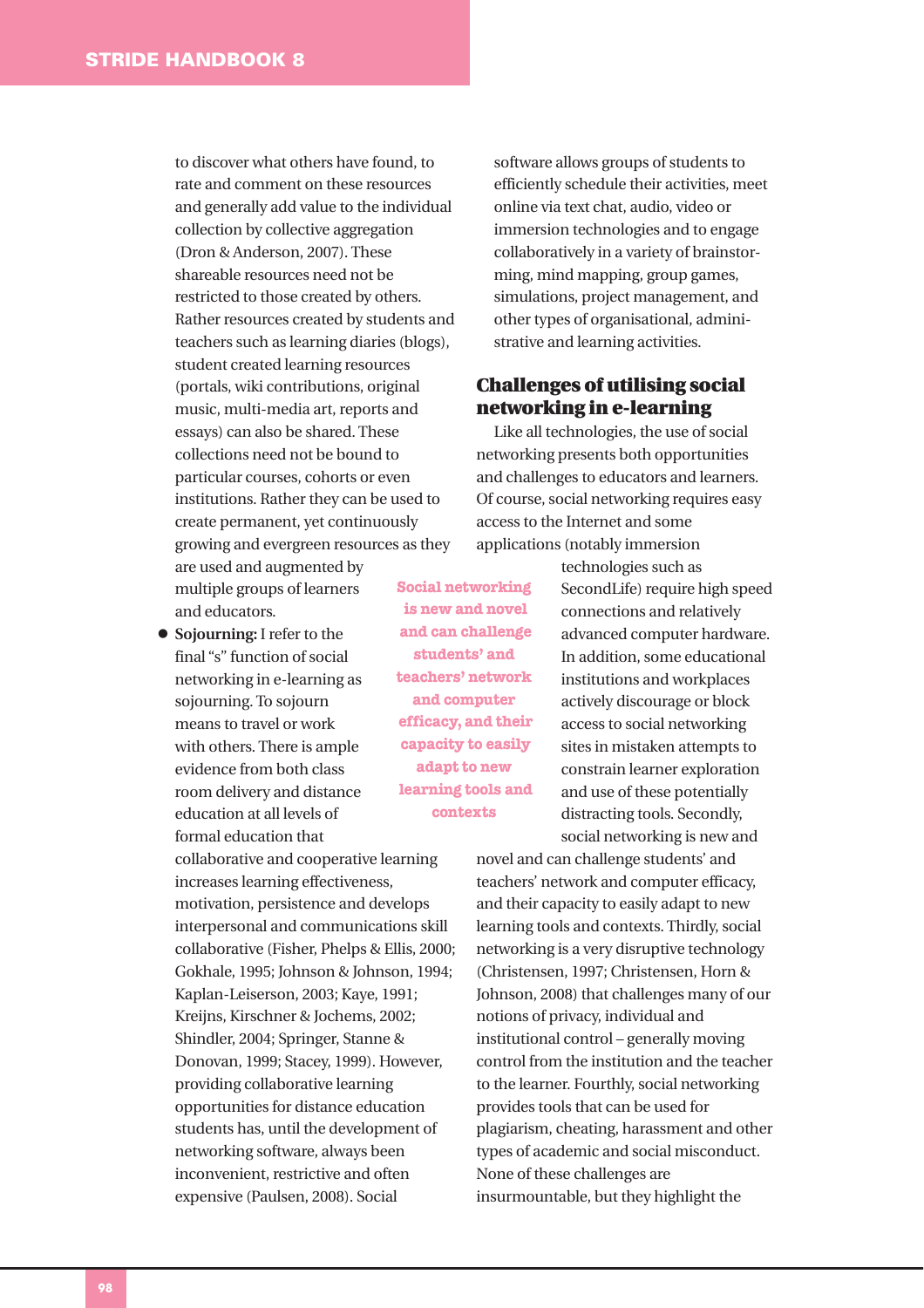challenges of rapid and wholesale implementation and point to the need for pilot projects that guide adaptive policies, training and support development.

## **Using social networking effectively**

The use of social networking evolves a process of exploration and learning for all participants. Many of the technologies and their applications are emergent, meaning that it is impossible to predict in detail what will be the outcomes of their use. However, the potential advantages described above give promise that social networking learning designs will prove more effective, efficient and motivating ways to support learning than any previous forms – including both traditional campus based and distance education. Thus, educators should be piloting educational applications in their courses to provide opportunities for themselves and their students to explore and evaluate the effect of social networking tools use on their formal and informal learning. Many social networking tools are open source, can be used in trial applications or with advertising support at very low or no cost. Educators should however note the pervasive interest in busy and often

instrumental learners in being rewarded course credits for their use and learning with these tools – thus suggesting development of compelling but optional and graded activities that enhance elearning and face-to-face courses. Finally, educators would create ways in which learners can help each other to learn and overcome logistical, technical, institutional and learning challenges. It is unrealistic to expect the high degree of institutional support for theses emerging technologies as we have attempted to provide for earlier administrative and educational technologies. However, by guiding and facilitating the use of social networking to encourage learners to support each other, we can create largely self-supporting and cost effective learning communities.

#### **Further support**

The Internet abounds with individuals, communities and resources, in many formats, that can be used to learn about and garner support for social networked teaching and learning. The listing below provides a very tiny subset of these resources and a set that will be out of date by the time you read this printed text. Nonetheless, it provides starting points for further exploration.

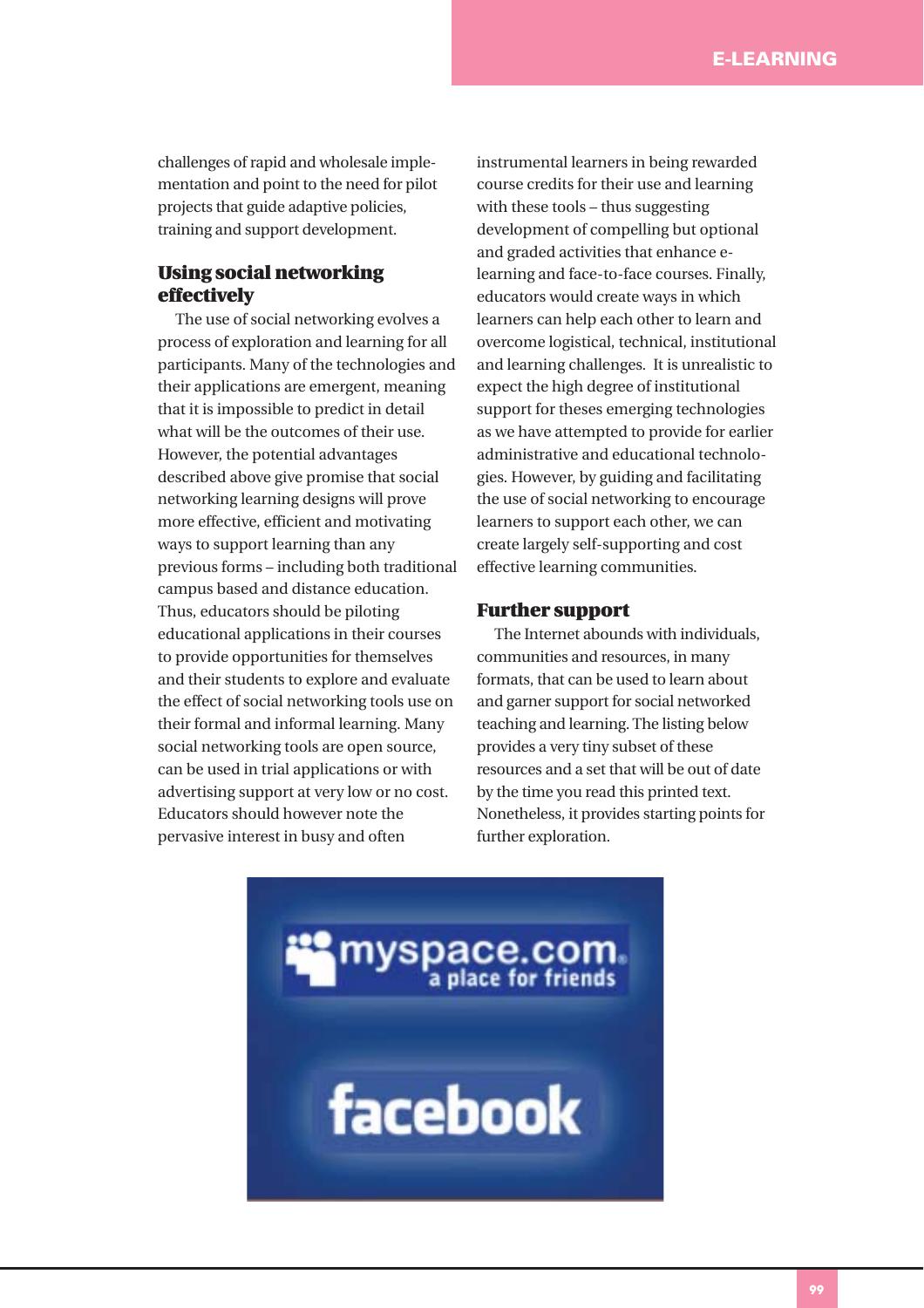#### **Educational Communities:**

- A community and resources for sharing Open Educational resources — OER commons http://www.oercommons. org/
- Immersive Education Technology Group http://mediagrid.org/groups/ technology/grid.ied/
- Classroom 2.0 a NING social networking community for educators using web 2.0 tools http://www.classroom20.com/ **Best practice guides:**
- Takingitglobal Guidelines and connections for using social networking for global education http://www.tigweb. org/ tiged/bp/

# **Resources for particular Social Networking tools used in education:**

*Blogs:* 

 Edublogs – advise, support and resources for education blogging http:// edublogs.org/

*Wikis:* 

 Examples and support for educational Wikis http://educationalwikis. wikispaces. com/Examples+of+ educational+wikis

#### *Resource tagging and sharing:*

• See resources tagged by others by searching for terms like teaching,

learning, blogs, collaboration etc. on large tagging resource sites such as http://delicious.com or http://www. diigo.com

*Immersive environments* 

 SecondLife in Education (SLED) wikispace at http://sleducation. wikispaces. com/

*Social networking sites* 

- Collegedegree.com article on The Facebook Classroom: 25 Facebook Apps That Are Perfect for Online Education http://www.collegedegree.com/ library/college-life/15-facebookapps-perfect-for-online-education
- Jane Hart's Examples of use of Facebook and Ning for Social Networking for Learning Professionals http://www. c4lpt.co.uk/ socialmedia/ edunetworks. html

## **Peer reviewed research papers on social networking –**

- Google Scholar searches for terms such "networked learning", "social networking" and the tools listed above. scholar. google.com
- Search for and subscribe to free online education and technology journals listed on Directory of Online Journals www.doaj.org